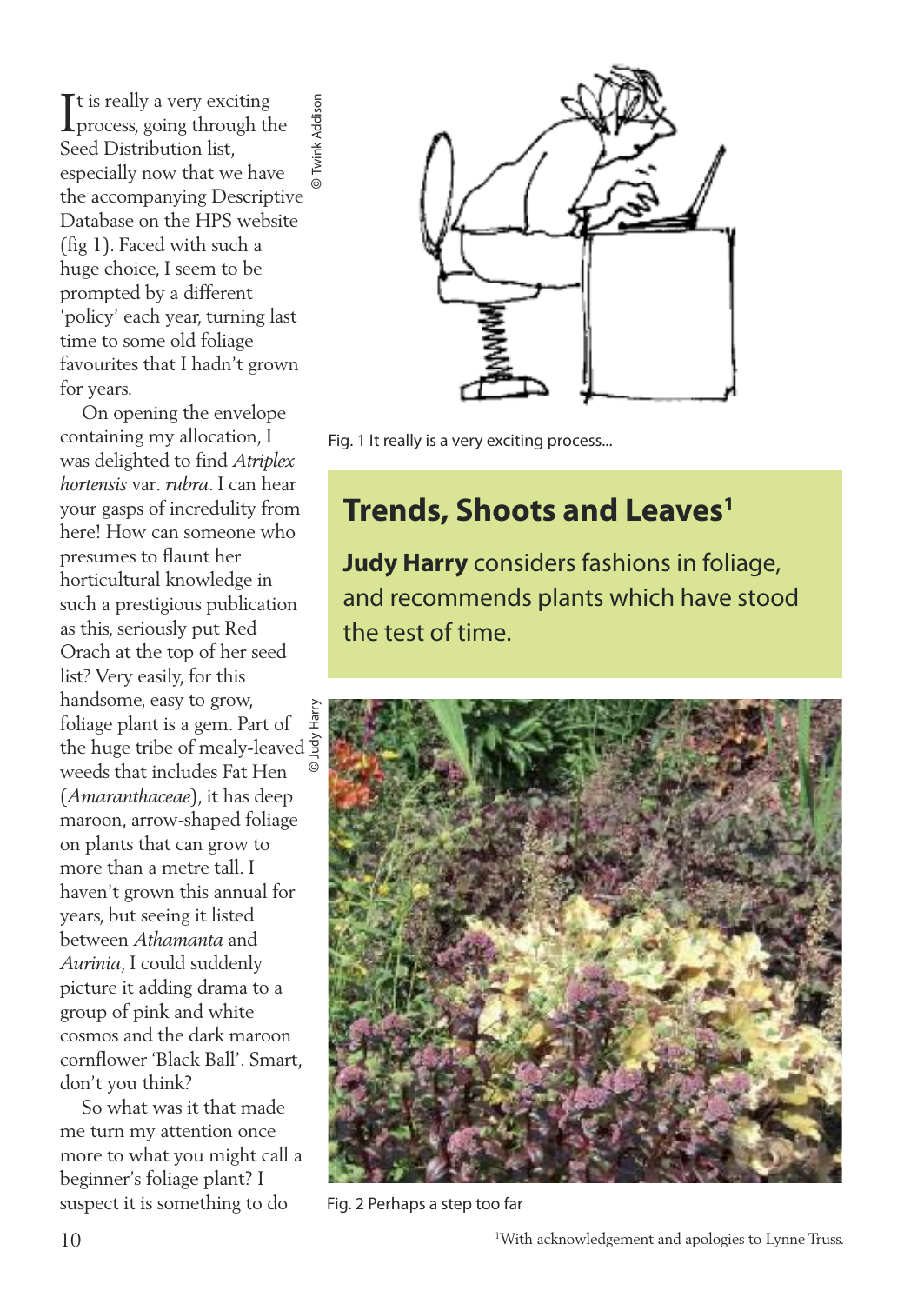

Fig. 3 Highly collectable *Pulmonaria* 'Rowlatt Choules'photographed at Norwell Nurseries – one you might want with an irrational desire.

with the curious cycle of how plants emerge as evidence of one's own gardening trends. I used to grow it; it died out; I stopped thinking about it; now I want to grow it again because I'm reminded of how effective it can be.

It is easy to see why some foliage plants become fashionable. Sometimes, and

*Heuchera* is a classic example, it is because an energetic plant breeder and nurseryman becomes besotted with a genus, and has the promotional skills to get us hooked too.After a while, though, we perhaps get indigestion, finding that we cannot distinguish one from another, and that the



Fig. 5 I lost my table vital points... Fig. 6 *Artemesia maritimum* with



Fig. 4 Having been advised by her father...

developments towards shades of lime cum orange cum gold are perhaps a step too far (fig. 2). However, since there are many specialist suppliers of an apparently endless list of varieties of unimagined colours, I must be wrong. My jaundiced view is probably more to do with the fact that my garden really does not suit





the pretty annual *Gilia capitata.*

©Judy Harry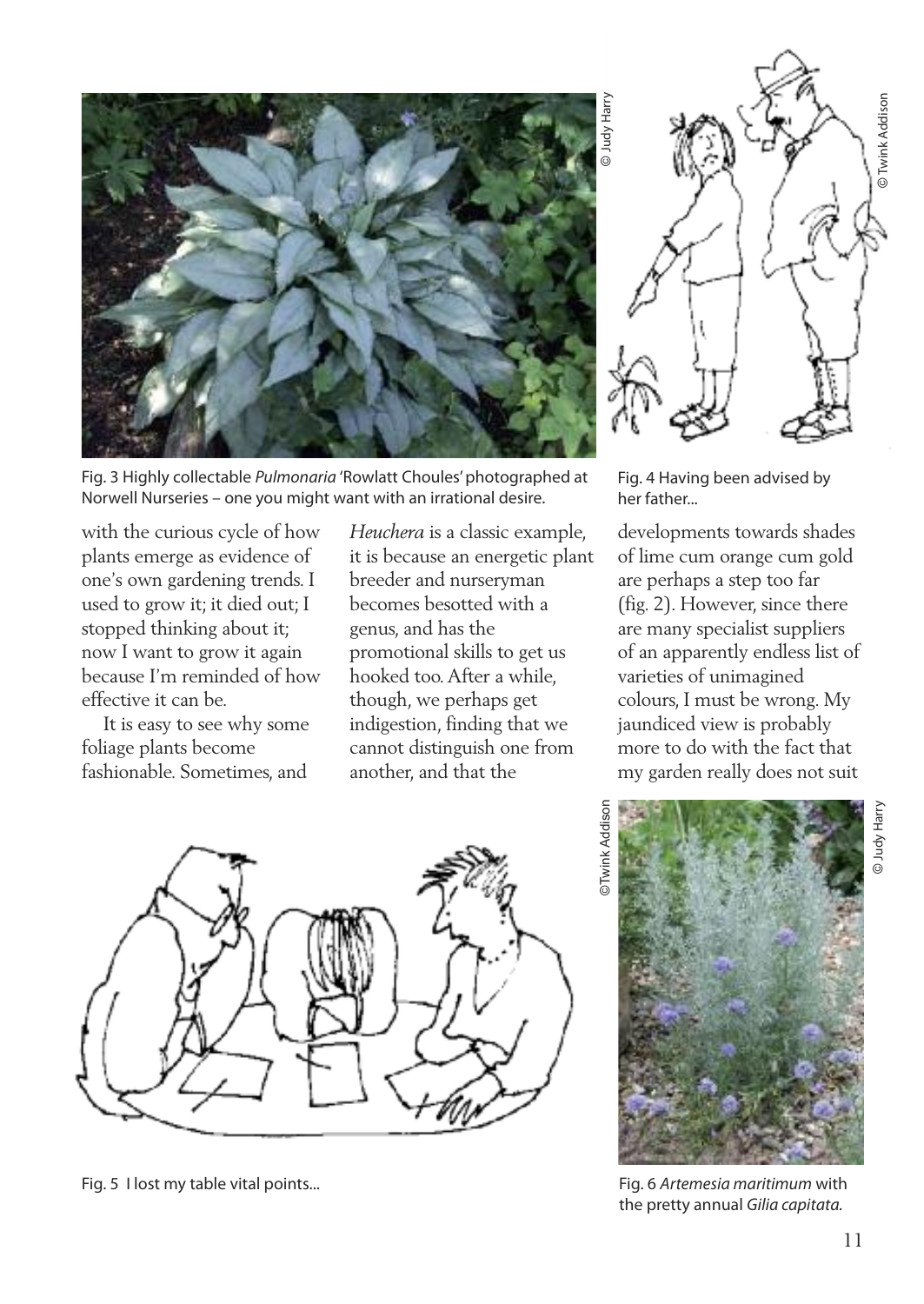these plants; they are not 'trending' for me, now or at any other time.

HPS members may find themselves becoming collectors of a genus once they join a Specialist Group, and I am sure that members of the Pulmonaria Group never have enough examples of these dual-purpose plants whose handsome foliage contributes so much to the leaf tapestry of our gardens. Stamps, beer mats, sports cars, pulmonarias; if you see one you haven't got in your collection you want it with an almost irrational desire (fig. 3); trends really have little to do with it.

We are, however, often influenced by garden writers whose passions by default become our own. I have in my gardening library Mrs. Desmond Underwood's *Grey and Silver Plants*, first published in 19712 . In her preface she explains that, having been advised by her father that it was pointless to try to grow delphiniums and lilies in 'a plot surrounded by a holly hedge and riddled with elm roots', she learned to concentrate on plants that 'knew how to withstand drought' (fig. 4).As I garden on the dry eastern side of the country, this useful reference

work might have been aimed straight at me. Silver-leaved plants remain favourites, and I pride myself on being knowledgeable about them. So it was that at a Lincolnshire Group's Christmas party quiz, I lost my table vital points (fig. 5) by stating firmly that the fragrant, filigree leaves given to us to identify, came not from the more obvious genus *Artemisia* but from the closely related *Seriphidium*.Too clever by half! The plant was an artemisia, and I kept very quiet for the rest of the afternoon. [Both plants are now named as artemisias!]



Fig. 7 The courtyard at the back of the Old Manor House, Heslington.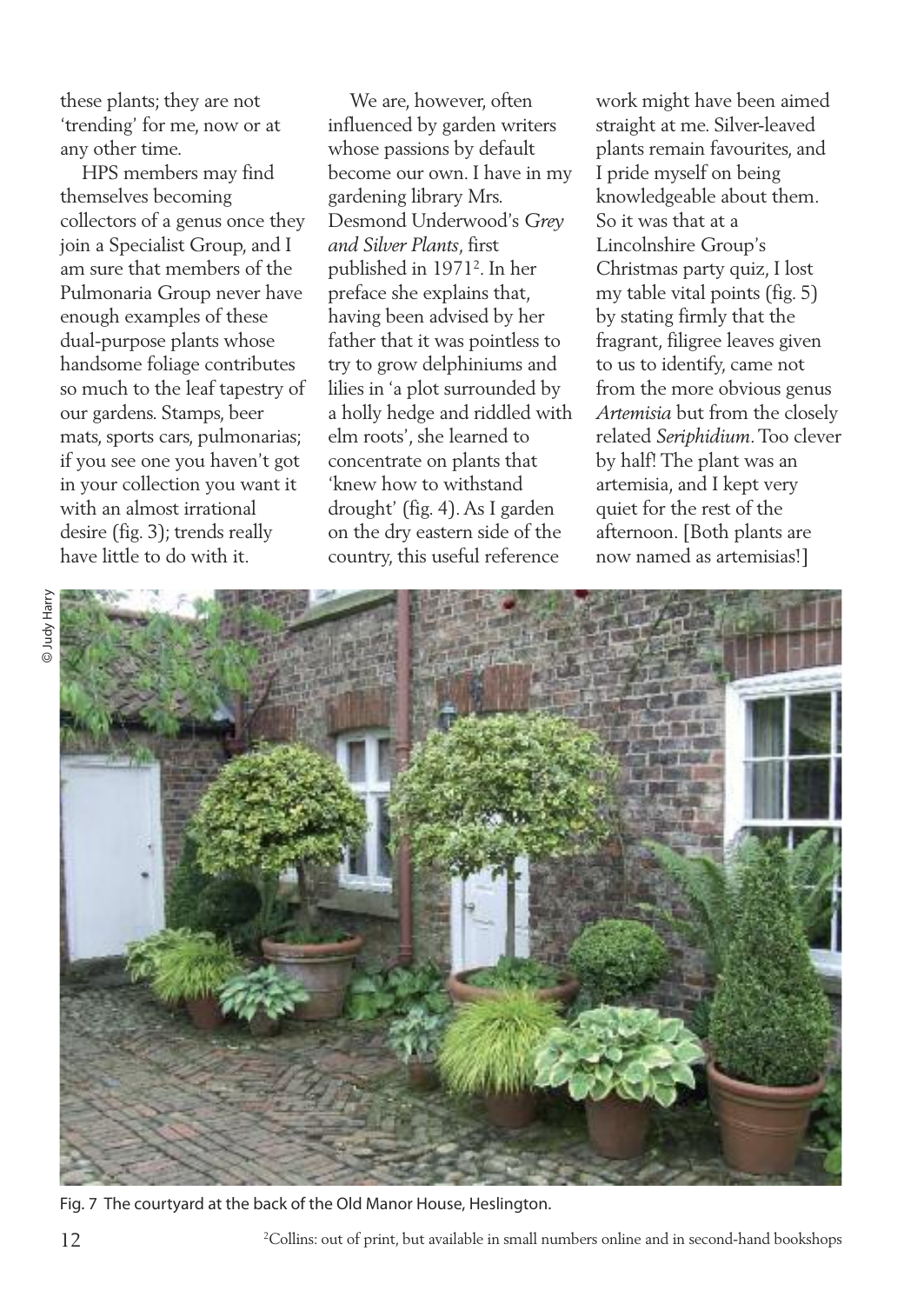

Fig. 8 *Sedum*'Little Missy'makes a lovely container plant.



Fig. 10 Nurserymen struggle to convince us...



Fig. 11 *Heliopsis helianthoides* Loraine Sunshine ='Helhan'(PBR): like it or loathe it



Fig. 9 The spring fronds of *Polystichum setiferum* (Divisilobum Group). Twink Addiso Twink Addison

Actually, I was half right: several wormwoods have been put into the genus *Seriphidium*, and what I mistook for *S. maritimum* is one of them.This is a pretty, freshly scented plant for dry soils where it will ramble gently about. Like many of its cousins, it has the ability to set the scene for more flamboyant and colourful flowering plants (fig. 6).

Which brings us to another reason for foliage plants becoming fashionable: their usefulness in containers. Traditionally, containers were filled with burgeoning bouquets of colourful, often half-hardy, summer bedding plants padded out with leafy plants. Nowadays the foliage is often there as a feature in its own right. In the summer of 2013 I visited the garden of the well-known flower arranger George Smith at the Manor House, Heslington in

Yorkshire.As is often the case with floral artists, the use of foliage in the garden is masterly.The courtyard at the back of the Manor House provides a complete tutorial in using foliage for containers, where the principle that 'less is often more' applies (fig. 7). Once we got to the plant sales area, my head being full of leafy thoughts, I immediately homed in on a tiny-leaved, variegated cream-and-green *Sedum* 'Little Missy' (fig. 8) which has proved to be a lovely neat container plant.

Another reason for liking foliage is the way that it signals the seasons, especially with spring growth. Hosta shoots are wonderful: hard, determined, and pointed like rockets. Developing much earlier, the entirely different young shoots of aquilegias present a confusion of detailed glaucous vitality. I have read Derry Watkins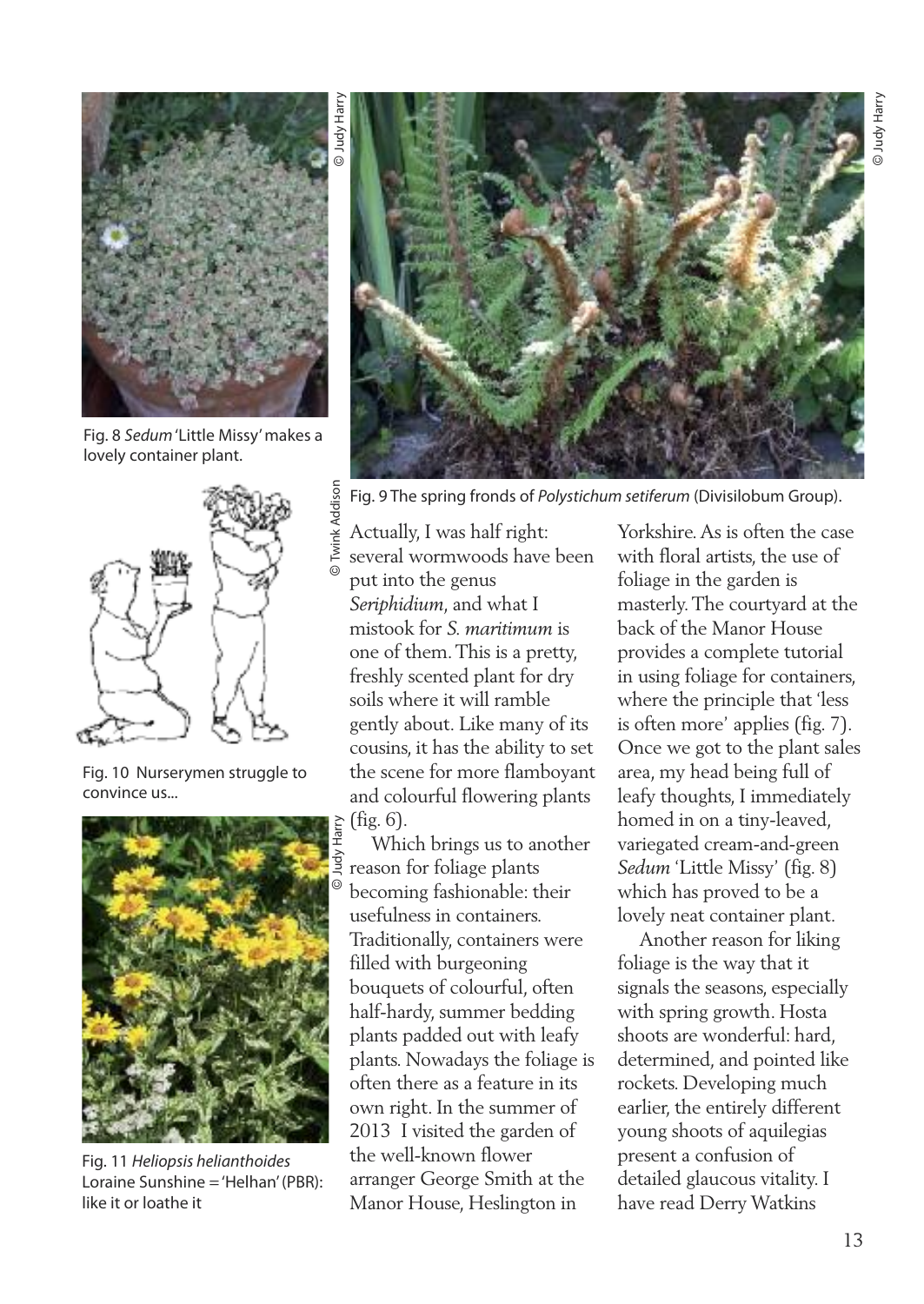

Fig. 12 A farming friend says...

listing the rather similar, though more colourful, young foliage of *Thalictrum* 'Elin' as a valuable plant for the March garden.To this I would add the coloured young leaves of some delphiniums, several geraniums, and the inky-blue young shoots of *Thermopsis lanceolata*.This rarely mentioned member of the genus is a lovely plant, clumping, rather than running like *T. rhombifolia* var*. montana*, with flowers of a soft creamy lemon. I also enjoy the first leaves of the many border sedums, nestling on the ground like so many tiny glaucous cabbages. But it must be ferns (fig. 9), with their gradual progress from the curled to the upright, that embody the essence of spring.

When 'out shopping', gardeners are well known for

their weakness for a plant in flower. Nurserymen struggle to convince us (fig. 10) that we would be better off buying the one in bud, rather than the less good one that is flowering its head off and possibly heading for an early demise. It is odd that we need convincing, for we have a very well-developed understanding and knowledge of plant growth, and know that the condition and colouring of foliage tells us much, often warning that all may not be well with a plant.

It is not an infallible diagnostic however: every year I regard the sickly, pale yellowy-green young leaves of *Alstroemeria psittacina* with concern. However, I think of Thelma Kay, whom some of you will remember for her knowledge of less-than-hardy plants which she wrapped up

 Judy Harry Judy Harr ©



Fig. 13 I never tire of variegated *Iris pseudacorus*spring foliage, teamed here with the gold-leafed form of Lemon Balm.

every winter in old jumpers, saying that hers did the same. So now I know that as spring progresses, these hideous leaves will darken and, by the late summer, when this plant flowers, they will play their part in setting off the elegant blooms of cream, green and garnet.The visual relationship of leaves to flowers is an interestingly subjective one, and tends to divide gardeners. My personal dislike of *Heliopsis helianthoides* Loraine Sunshine (fig. 11) is based on my anxiety that the pale leaf and dark veins are really screaming "I am sick: help!" But I love the pale gold foliage of 'Bowles's Golden Grass' (*Milium effusum* 'Aureum') which a farming friend says looks as if it's got Barley Yellow Dwarf Virus<sup>3</sup>. As always, beauty is in the eye of the beholder (fig. 12).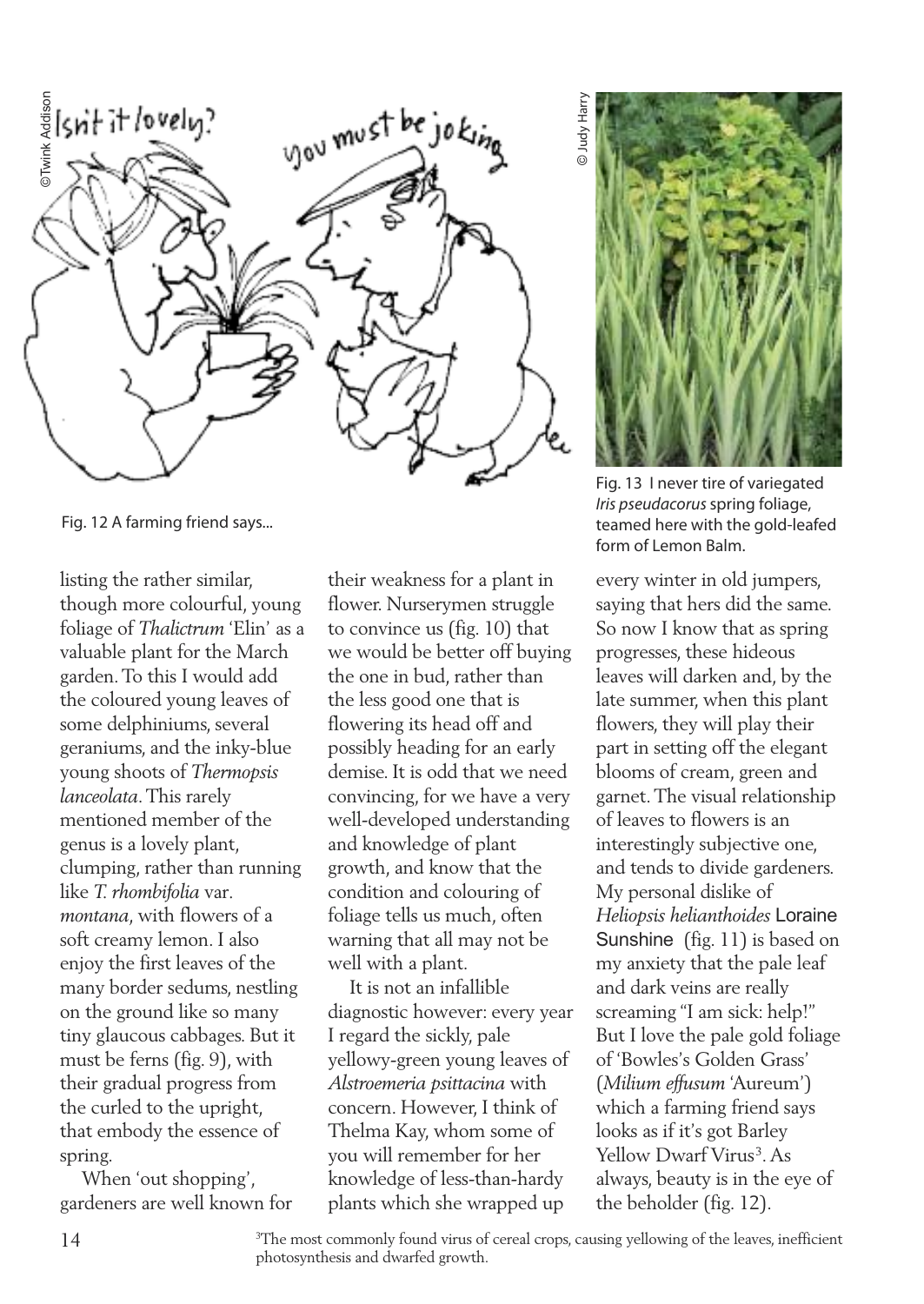

Fig. 14 Elegantly striped dresses...



Fig. 17 Foliage of *Aruncus dioicus* 'Kneiffii' is much more reliable than its flowers.



Fig. 18 The strangely distorted foliage of *Sambucus nigra* 'Linearis'.



©

Fig. 15 Old-fashioned'Gardener's Garters' coping with dry shade: behind it is the pretty Wood Melick *Melica uniflora*.

I also love stripy leaves, from the old (now eclipsed by more-fashionable grasses) *Phalaris arundinacea* var. *picta* to various irises with striped leaves: I have for years enjoyed the smart foliage of *Iris pseudacorus* 'Variegata', *I. foetidissima* 'Variegata', and *I. pallida* 'Argentea Variegata' (fig. 13) in my garden.This can all be traced back to my childhood love of historicalcostume colouring books, where the eighteenth century  $_{\odot}$  volume featured elegantly striped dresses (fig. 14). Of course, as a child I also loved the common name for *Phalaris*, 'Gardener's Garters', and I'm pleased to have it now in a desperately dry and shady corner (fig. 15) which it tolerates with grace and, usefully, some restraint, for it can be annoyingly invasive. Currently, none of these plants is particularly trendy,



Fig. 16 The fabulous foliage of *Mertensia maritima* is in fact edible.

although when I started growing them more than thirty years ago they were spoken and written of quite often.

A plant that had a hugely popular spell in the 1990s was the excitingly glaucous *Cerinthe major* 'Purpurascens'. The HPS Seed Distribution was soon inundated with bulging packets of the typically giant-sized black *Boraginaceae* seeds and those of us who flocked to grow it found it made a particularly easy and dramatic feature plant for dry, gravelled areas. It is rarely mentioned now. Fleshy glaucous leaves are a feature of another member of the borage family, *Mertensia maritima* (at various times also known as *M. simplicissima* and *M. s.* subsp*. asiatica*) (fig. 16). This is a fabulous plant and in the view of friends who grow it, 'if you can create a northern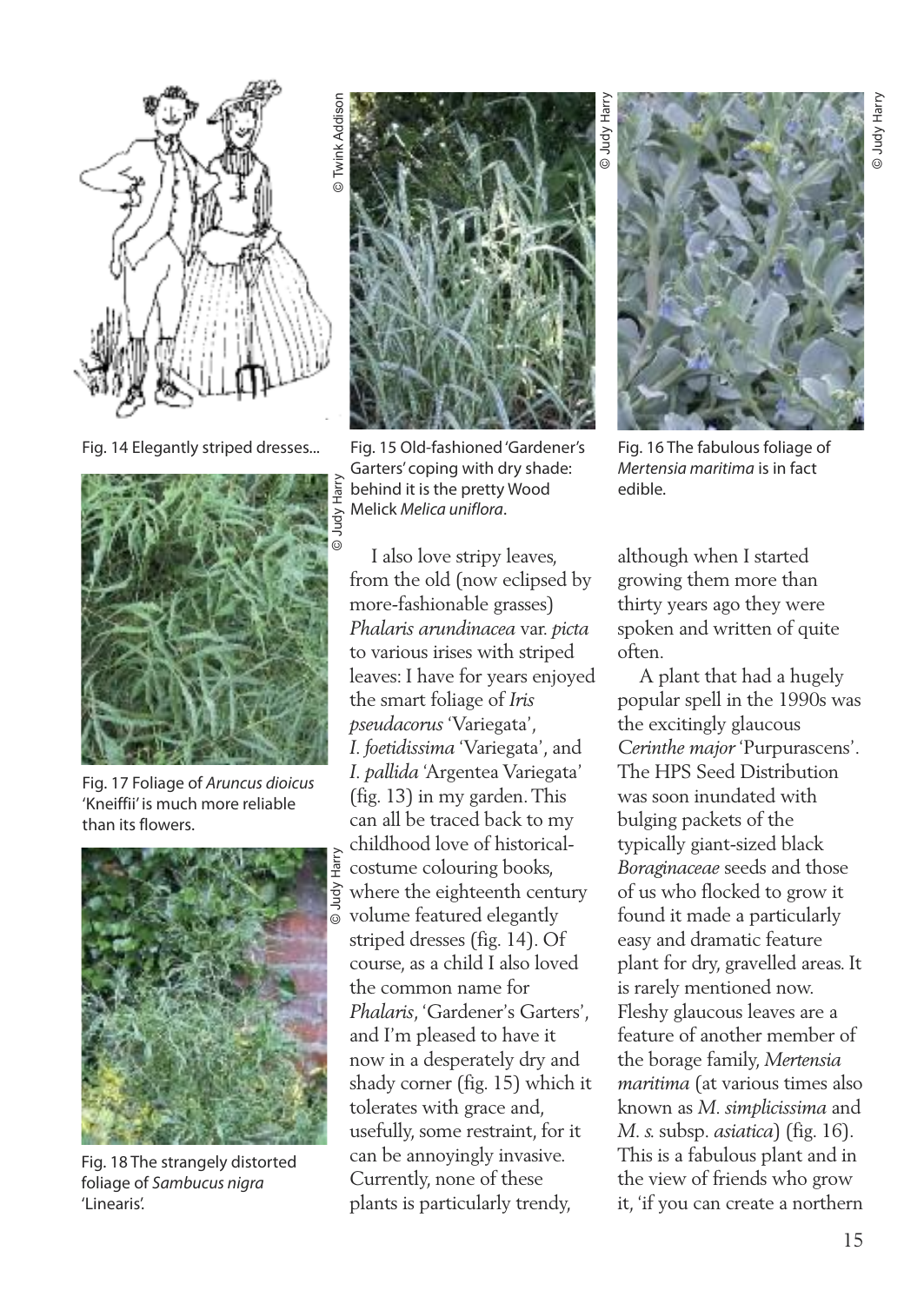

Fig. 19 ... only bettered by Bob Brown...

beach for it, you've cracked it'. Good drainage is the key, and where it is happy it will self-seed with enthusiasm.

Plants with narrow threadlike leaves can be very effective, and I grow *Aruncus dioicus* 'Kneiffii' (fig. 17) primarily as a foliage plant, cutting out the flowering stems, for I hate the way the creamy flowers all too soon turn a dingy brown.This cruel treatment of course encourages the mound of finely cut foliage which makes a persistently lovely picture.

'Lovely picture' is perhaps not an appropriate description for a strange form of elder, *Sambucus nigra* 'Linearis' (fig. 18), but I grow it out of affection for the man with whom it is associated. E.A. Bowles, the famous Edwardian plant collector, gardener and writer, had an area of his garden devoted to horticultural abnormalities which he called 'The Lunatic

Asylum'.Writing in *My Garden in Spring* <sup>4</sup> , he says 'another Elder has been certified insane and admitted to this select company. Its madness consists in the greater portion of the lamina of the leaf blades being reduced to a mere thread, and it looks as though an army of locusts or caterpillars had halted to dine on it'.A wonderful description, only bettered by Bob Brown who describes the leaves as 'thread-like and twisted – as if sprayed with [the herbicide] 2,4-D' (fig. 19).Another supplier describes it more kindly as 'a rare texture plant for the creative garden designer'.Ah, that's more like it.

Another oddity which I first grew years ago, and which turned up again unexpectedly last year, is the annual *Malva verticillata* 'Crispa' (fig. 20). It grows very tall, and is of interest only for its foliage, since the flowers are tiny and almost hidden in the leaf axils. The large leaves are silky glossy and have beautifully curled edges as if an enthusiastic laundry maid has gone at them with a goffering iron. Having been rather uncomplimentary earlier on about heuchera, I confess to liking this characteristic of many varieties. *Heuchera micrantha* 'Ruffles', for example, has green, softly hairy foliage, while the perhaps better-known *H*. 'Chocolate Ruffles' has rich brown, more shiny leaves;



Fig. 20 *Malva verticillata* 'Crispa' is a rarely seen annual.



Fig. 21 The probably unfashionable *Lysimachia ciliata* 'Firecracker'doing a wonderful supporting job.

both have lovely curly edges.

I started this article with an enthusiastic endorsement of the purple-leaved *Atriplex* and to this I would add another very useful, and very common, dark leaved plant,